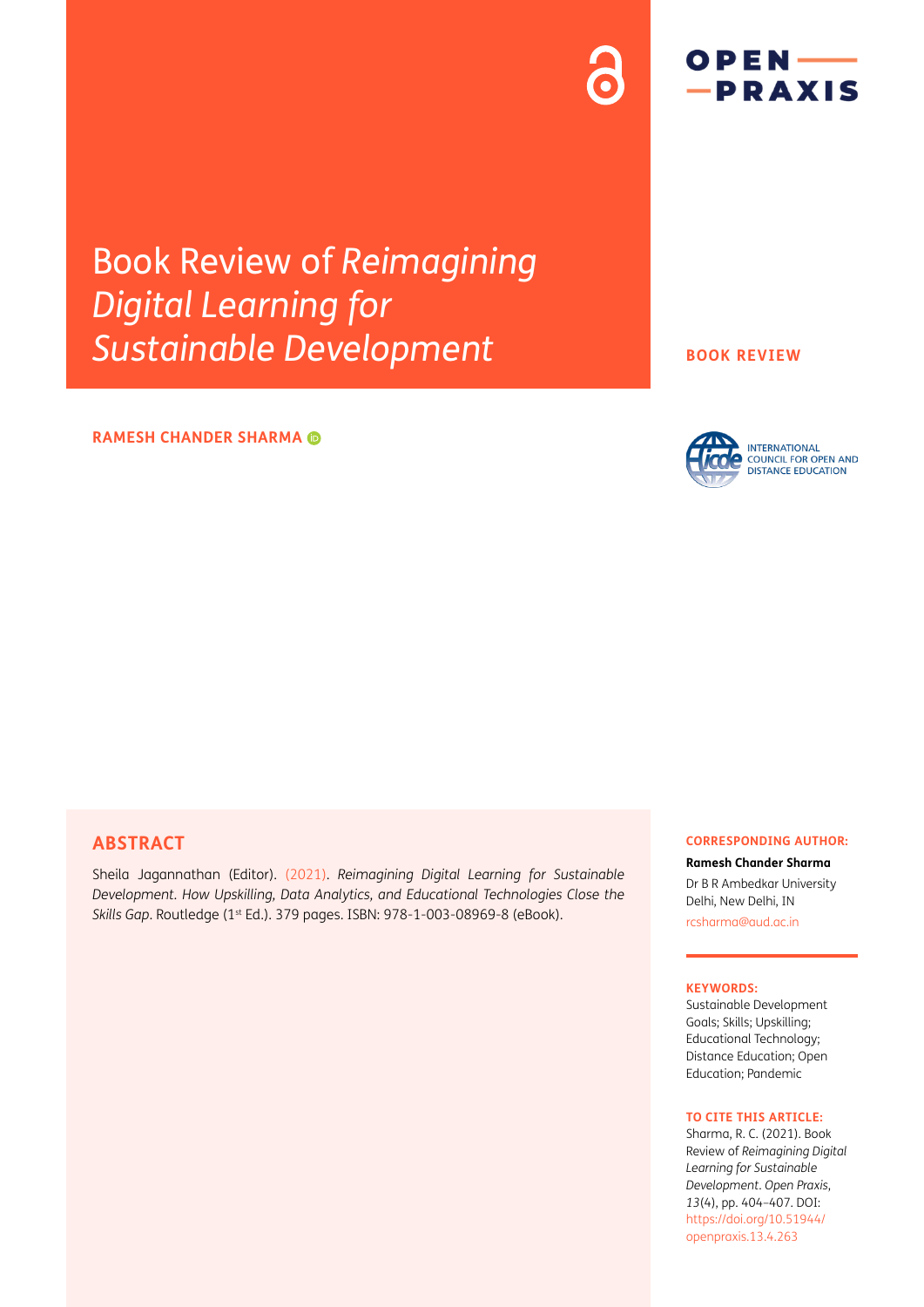

# **REIMAGINING DIGITAL LEARNING FOR SUSTAINABLE DEVELOPMENT**

How Upskilling, Data Analytics, and Educational Technologies Close the Skills Gap



# EDITED BY SHEILA JAGANNATHAN

# **INTRODUCTION**

"*Reimagining Digital Learning For Sustainable Development: How Upskilling, Data Analytics, and Educational Technologies Close the Skills Gap*" brings to prominence the essential predicament of the century. The book opens with an acknowledgement of disruptive digital technologies. While it cites the demands of the Fourth Industrial Revolution, the contours of the educational landscape seem to be the central concern of the book. It seems promising with the mention of strategies and systems to make education more sustainable and safe as well. And of course, the global perspectives and experiences from India, China, Ghana, Nigeria, Malaysia, South Pacific and Latin America and the US offer an appealing reading. The SDGs, as listed by the UN, and the market-driven demands of the educational arena have confirmed the everlasting significance of Upskilling, Data Analytics, and Educational Technologies. As we know the path to sustainability can be conquered by bridging the terrible skill gap, this collection can strengthen our preparations. There is an objective stated in the book – design an integrated educational Sharma **405** *Open Praxis* DOI: 10.55982/ openpraxis.13.4.263